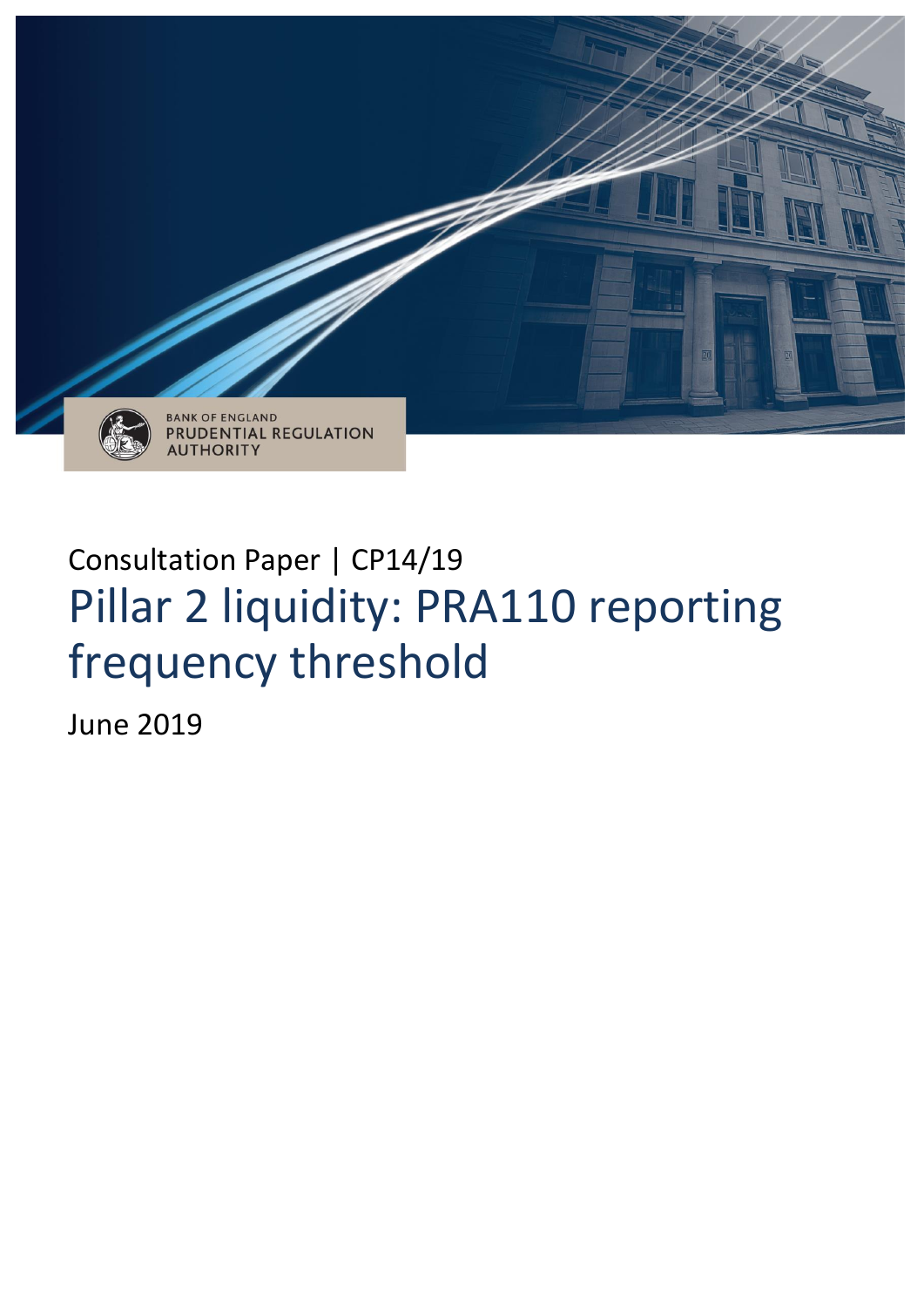

**BANK OF ENGLAND** PRUDENTIAL REGULATION **AUTHORITY** 

# Consultation Paper | CP14/19 Pillar 2 liquidity: PRA110 reporting frequency threshold

June 2019

By responding to this consultation, you provide personal data to the Bank of England. This may include your name, contact details (including, if provided, details of the organisation you work for), and opinions or details offered in the response itself.

The response will be assessed to inform our work as a regulator and central bank, both in the public interest and in the exercise of our official authority. We may use your details to contact you to clarify any aspects of your response.

The consultation paper will explain if responses will be shared with other organisations (for example, the Financial Conduct Authority). If this is the case, the other organisation will also review the responses and may also contact you to clarify aspects of your response. We will retain all responses for the period that is relevant to supporting ongoing regulatory policy developments and reviews. However, all personal data will be redacted from the responses within five years of receipt. To find out more about how we deal with your personal data, your rights or to get in touch please visit [bankofengland.co.uk/legal/privacy.](http://www.bankofengland.co.uk/legal/privacy)

Information provided in response to this consultation, including personal information, may be subject to publication or disclosure to other parties in accordance with access to information regimes including under the Freedom of Information Act 2000 or data protection legislation, or as otherwise required by law or in discharge of the Bank's functions.

Please indicate if you regard all, or some of, the information you provide as confidential. If the Bank of England receives a request for disclosure of this information, we will take your indication(s) into account, but cannot give an assurance that confidentiality can be maintained in all circumstances. An automatic confidentiality disclaimer generated by your IT system on emails will not, of itself, be regarded as binding on the Bank of England.

Responses are requested by Friday 27 September 2019.

**Please address any comments or enquiries to:** Liquidity Team, Banking Policy TS03-CD

Prudential Regulation Authority 20 Moorgate London EC2R 6DA

Email: [CP14\\_19@bankofengland.co.uk.](mailto:CP14_19@bankofengland.co.uk)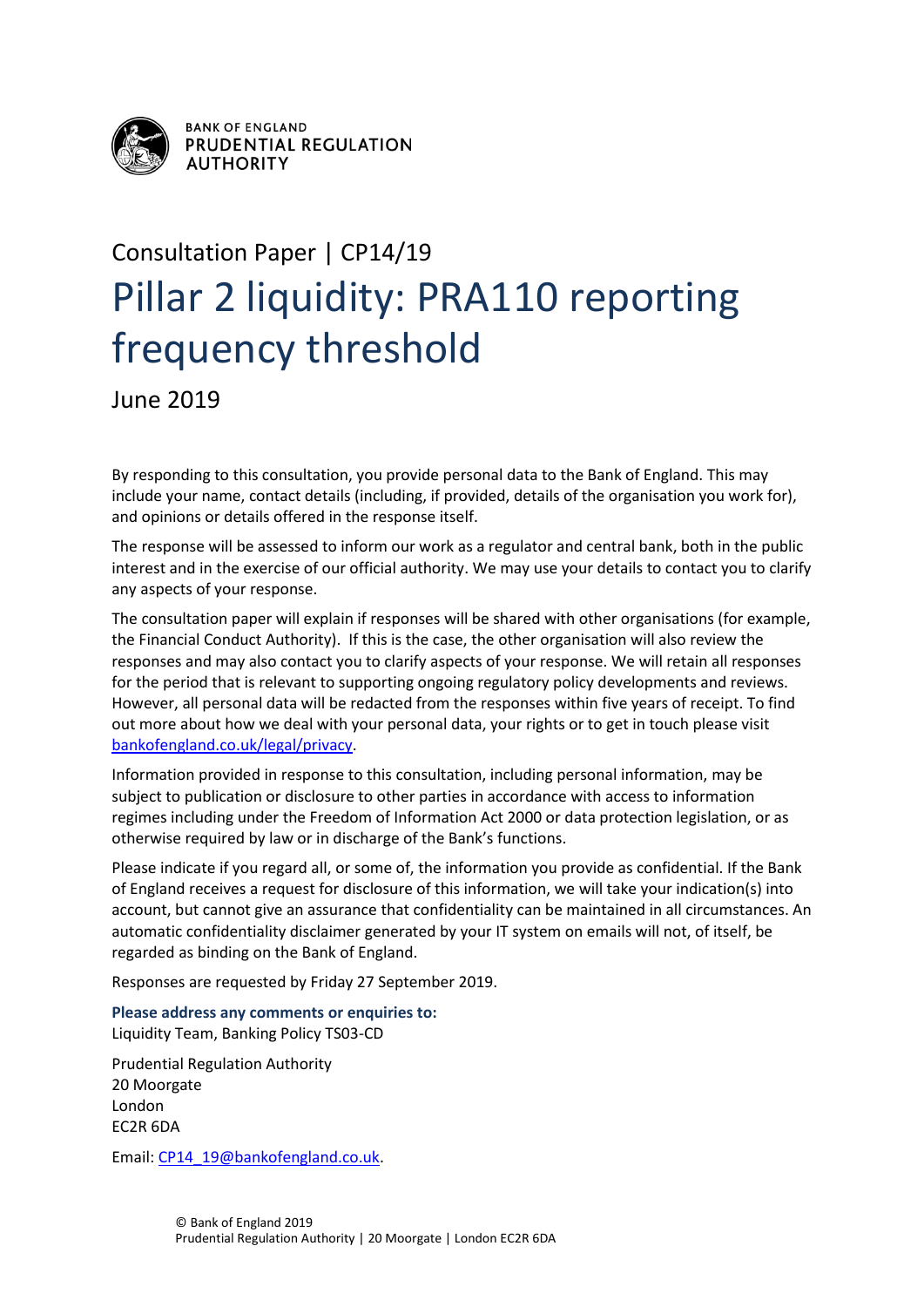# **Contents**

|              | <b>Overview</b>                 |  |
|--------------|---------------------------------|--|
| $\mathbf{2}$ | <b>Proposals</b>                |  |
| 3            | The PRA's statutory obligations |  |
|              | <b>Appendices</b>               |  |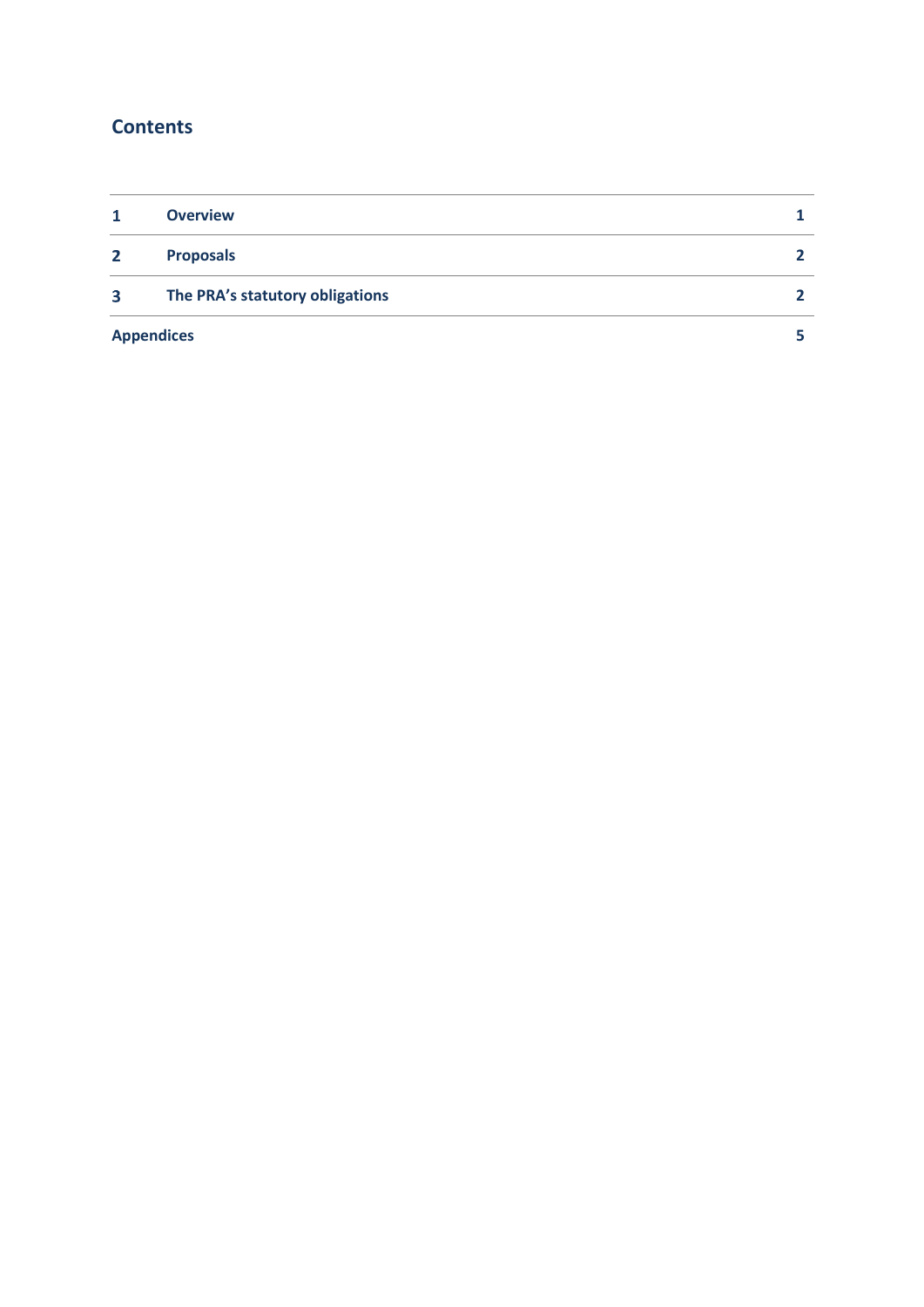#### <span id="page-3-0"></span> $\mathbf{1}$ **Overview**

1.1 In this consultation paper (CP), the Prudential Regulation Authority (PRA) sets out its proposal to amend the reporting frequency of the PRA110 reporting template (PRA110), when a firm is in stress.

1.2 The proposed rule would introduce a further threshold of total assets of £5 billion or above, calculated in accordance with Council Directive 86/635/EEC.1 Firms above this threshold, that would otherwise report PRA110 monthly, would report on every business day if (and for as long as) there is a specific liquidity stress, or market liquidity stress in relation to the firm, branch, or group in question.

1.3 The proposals in this CP would make amendments to:

- the Regulatory Reporting Part of the PRA Rulebook (Appendix 1 and Appendix 2); and
- Supervisory Statement (SS) 24/15 'The PRA's approach to liquidity and funding risk' (Appendix 3).2

1.4 This CP is relevant to PRA-authorised UK banks, building societies, and PRA-designated UK investment firms, referred to collectively as 'firms' with total assets of £5 billion or above, calculated in accordance with Council Directive 86/635/EEC.

## **Background**

1.5 PRA110 reporting will commence from Monday 1 July 2019.3 From this date, firms with total assets, calculated in accordance with Council Directive 86/635/EEC, equal to or greater than €30 billion on either an individual basis or UK consolidation group basis will be required to report on a weekly basis, unless there is a specific liquidity stress or market liquidity stress, in which case the PRA110 will be reported every business day. Firms with total assets less than €30 billion, calculated on the same basis, will report monthly, unless there is a specific liquidity stress or market liquidity stress, in which case the PRA110 will be reported weekly.

## **Purpose**

1.6 Continuous access to timely and accurate liquidity data is critical to the effective supervision of firms given the speed with which liquidity risks can crystallise. Since the publication of the PRA110 reporting template, the PRA has reviewed the threshold on which the frequency of reporting in a specific liquidity stress or market liquidity stress is based. Following careful consideration, the PRA judges that access to liquidity data on every business day during a firm specific and/or market liquidity stress is critical to the effective supervision of firms with total assets equal to or above £5 billion.

1.7 The purpose of the proposed rule is to reduce the risk that the PRA does not have access

 $\overline{a}$ 1 [https://eur-lex.europa.eu/legal-content/EN/ALL/?uri=celex:31986L0635.](https://eur-lex.europa.eu/legal-content/EN/ALL/?uri=celex:31986L0635)<br>2 https://www.backgraphed.co.uk/erudential.com/ation/put

June 2019[: https://www.bankofengland.co.uk/prudential-regulation/publication/2015/the-pras-approach-to-supervising](https://www.bankofengland.co.uk/prudential-regulation/publication/2015/the-pras-approach-to-supervising-liquidity-and-funding-risks-ss)[liquidity-and-funding-risks-ss.](https://www.bankofengland.co.uk/prudential-regulation/publication/2015/the-pras-approach-to-supervising-liquidity-and-funding-risks-ss)

<sup>3</sup> See Policy Statement (PS) 2/18 'Pillar 2 liquidity', February 2018[: https://www.bankofengland.co.uk/prudential](https://www.bankofengland.co.uk/prudential-regulation/publication/2016/pillar-2-liquidity)[regulation/publication/2016/pillar-2-liquidity,](https://www.bankofengland.co.uk/prudential-regulation/publication/2016/pillar-2-liquidity) which introduced the PRA110 reporting template for implementation from Monday 1 July 2019, and PS13/19 'Pillar 2 liquidity: Updates to the framework', June 2019: [https://www.bankofengland.co.uk/prudential-regulation/publication/2019/pillar-2-liquidity-updates-to-the-framework,](https://www.bankofengland.co.uk/prudential-regulation/publication/2019/pillar-2-liquidity-updates-to-the-framework)  which introduced an updated PRA110 reporting template, which will take effect from 1 January 2020.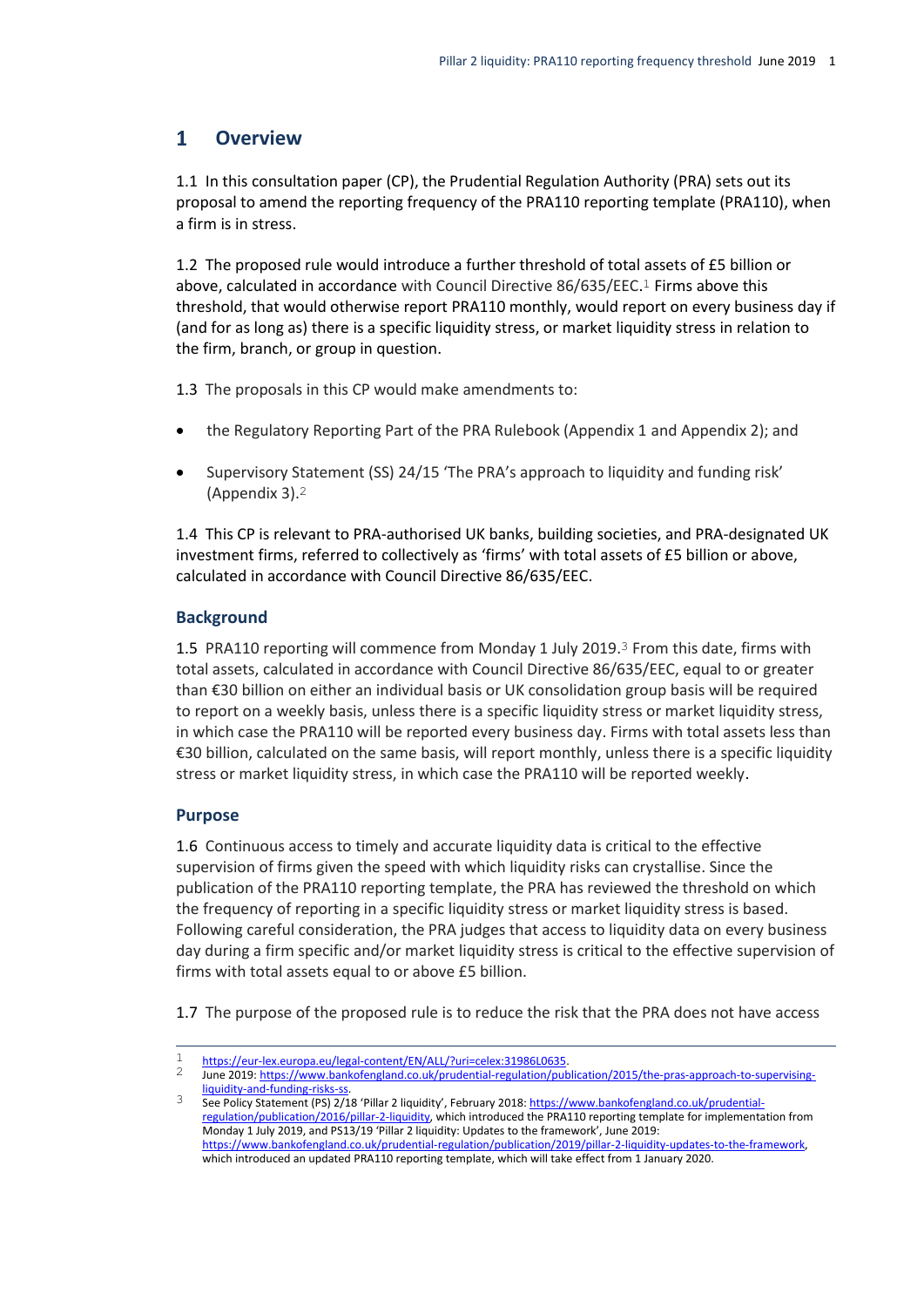to accurate and timely liquidity data for those firms that pose the greatest risks to the PRA's objective to promote the safety and soundness of firms it supervises.

1.8 This proposal would only represent a change to reporting requirements for firms equal to or above £5 billion and below €30 billion of total assets, and for these firms only when they are in stress.

#### **Summary of proposals**

1.9 The policy proposals included in this CP are:

- (i) the introduction of a further threshold for PRA110 reporting frequency; and
- (ii) to update SS24/15 paragraph 6.2A to align with the proposed PRA110 reporting frequency threshold.

#### **Implementation**

1.10 The proposed implementation date for the proposals in this CP is Friday 1 May 2020.

#### **Responses and next steps**

1.11 This consultation closes on Friday 27 September 2019. The PRA invites feedback on the proposals set out in this consultation. Please address any comments or enquiries to [CP14\\_19@bankofengland.co.uk.](mailto:CP14_19@bankofengland.co.uk)

1.12 The proposals are based on the United Kingdom (UK) and European Union (EU) regulatory framework as it currently stands. The PRA has assessed that the proposals will be affected in the event that the UK leaves the EU with no implementation period in place. A second version of the proposed rules which includes the relevant changes relating to the UK's withdrawal from the EU is set out in Appendix 2.

#### <span id="page-4-0"></span> $\mathbf{2}$ **Proposals**

#### **Amendment to PRA110 reporting frequency threshold**

2.1 The PRA proposes to introduce a rule to require firms with total assets of £5 billion or above, calculated in accordance with Council Directive 86/635/EEC, to submit the PRA110 reporting template every business day in the event of a firm-specific liquidity stress or market liquidity stress.

#### **Consequential amendment to SS24/15**

2.2 As a consequence of the proposed change to the reporting frequency threshold, the PRA also proposes an update to SS24/15 (paragraph 6.2A) to align with the proposed threshold.

#### <span id="page-4-1"></span> $\mathbf{3}$ **The PRA's statutory obligations**

3.1 In carrying out its policy making functions, the PRA is required to comply with several legal obligations.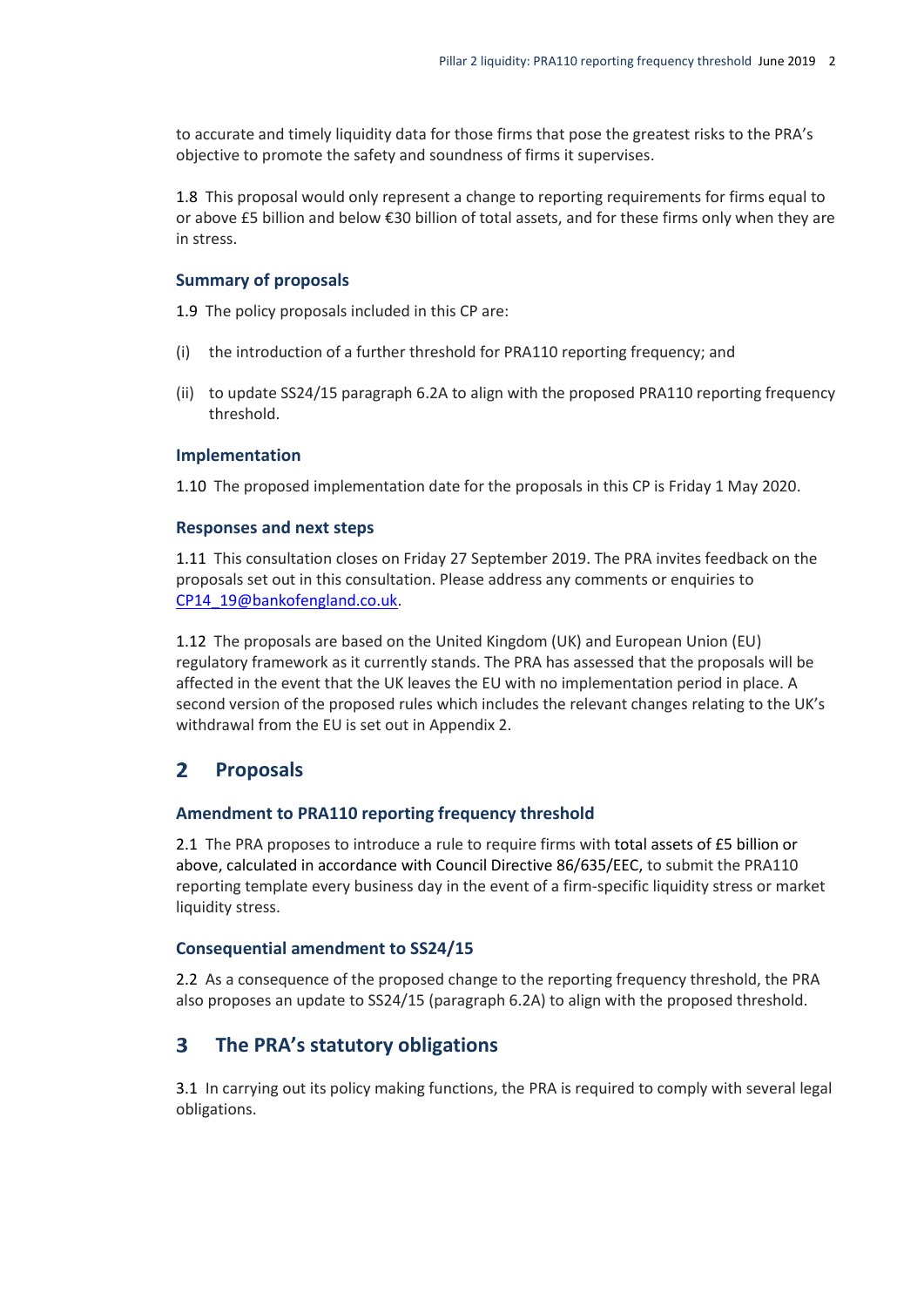3.2 Before making any rules, the Financial Services and Markets Act 2000 (FSMA)<sup>4</sup> requires the PRA to publish a draft of the proposed rules accompanied by:

- a cost benefit analysis;
- an explanation of the PRA's reasons for believing that making the proposed rules is compatible with the PRA's duty to act in a way that advances its general objective,5 insurance objective<sup>6</sup> (if applicable), and secondary competition objective;<sup>7</sup>
- an explanation of the PRA's reasons for believing that making the proposed rules are compatible with its duty to have regard to the regulatory principles;8 and
- a statement as to whether the impact of the proposed rules will be significantly different to mutuals than to other persons.9

3.3 The Prudential Regulation Committee (PRC) should have regard to aspects of the Government's economic policy as recommended by HM Treasury.10

3.4 The PRA is also required by the Equality Act  $2010^{11}$  to have due regard to the need to eliminate discrimination and to promote equality of opportunity in carrying out its policies, services and functions.

### **Cost benefit analysis**

3.5 The PRA considers that the amendment to the PRA110 reporting frequency threshold could have an impact on the technology costs and business costs of firms.

3.6 The technological costs required by this proposal are judged as low. Firms affected by this proposal are required to have systems in place to report the PRA110 already. The incremental cost of this proposal will relate to system changes required to facilitate the ability to report on every business day, when they are in stress. However, firms are already required to have the capability to produce a weekly PRA110 report with a one-business day remittance period, suggesting that all firms impacted by this proposal should already have the technological capability to report on every business day.

3.7 The business costs of reporting, such as data validations and checking and sign-off of the regulatory report before submission to the PRA, will be higher than during normal frequency reporting. These costs will vary from firm to firm and will be dependent on the level of automation of these processes. However, the probability of a firm being on higher frequency reporting and encountering these business costs is very low based on past experience.

3.8 The PRA considers that there are strong prudential benefits to amending the PRA110 reporting frequency threshold. The amended threshold will ensure that the PRA can receive timely liquidity data from firms that pose the greatest risk to the PRA's advancement of its

 $\overline{4}$  $\frac{4}{5}$  Section 138J of FSMA.

 $5$  Section 2B of FSMA.<br>6 Section 2G of ESMA

Section 2C of FSMA.

 $\frac{7}{8}$  Section 2H(1) of FSMA.

Sections 2H(2) and 3B of FSMA.

Section 138K of FSMA. 10 Section 30B of the Bank of England Act 1998.

<sup>11</sup> Section 149.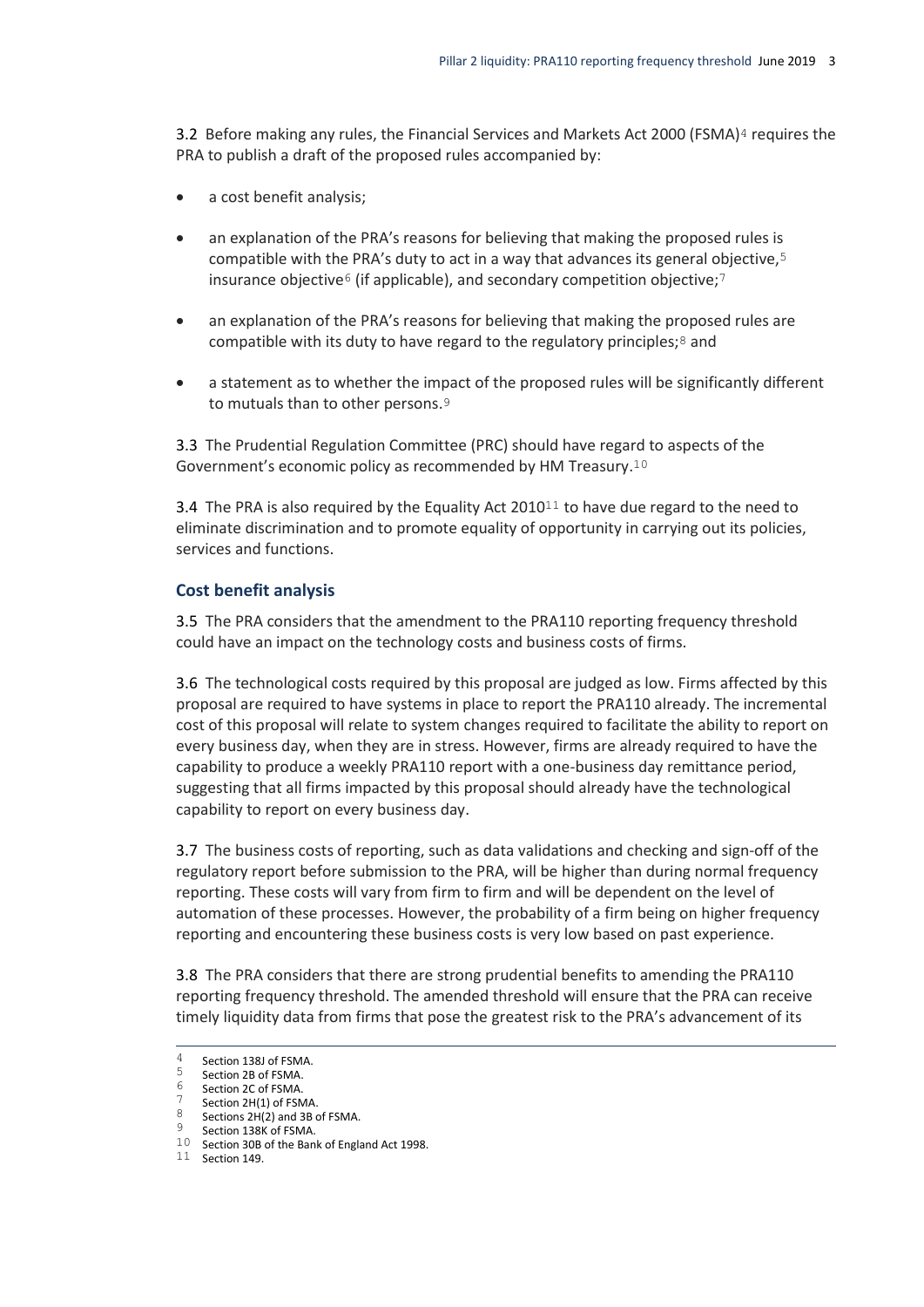safety and soundness objective.

#### **Compatibility with the PRA's objectives**

3.9 The PRA has a statutory objective to promote the safety and soundness of PRA-authorised persons. The proposals set out in this CP will assist in this objective by ensuring the supervisor has access to timely and accurate liquidity data during firm-specific and/or market liquidity stress for those firms that pose the greatest risks to this objective.

3.10 When discharging its general function in a way that advances its primary objectives, the PRA has, as a secondary objective, a duty to facilitate effective competition in the markets for services provided by PRA-authorised persons. The PRA considers that the proposals will not impose material costs on firms so will not have an impact on effective competition.

#### **Regulatory principles**

3.11 In developing the proposals in this CP, the PRA has had regard to the regulatory principles set out in FSMA. In particular, two principles are relevant.

3.12 The principle that a burden imposed should be proportionate to the benefits expected to result: the PRA has considered changes needed to the PRA110 reporting frequency threshold and only made the changes necessary to support its objectives.

3.13 The principle that the PRA should exercise its functions as transparently as possible: making updates in an open manner as to why the PRA110 reporting frequency threshold update is necessary and proportionate.

#### **Impact on mutuals**

3.14 The PRA considers that the impact of the proposed rule changes on mutuals is expected to be no different from the impact on other firms.

#### **HM Treasury recommendation letter**

3.15 HM Treasury has made recommendations to the Prudential Regulation Committee (PRC) about aspects of the Government's economic policy to which the PRC should have regard when considering how to advance the PRA's objectives and apply the regulatory principles. The PRA considers the most relevant recommendations are 'Innovation' and 'Competitiveness', which are supported by the PRA taking a proportionate approach to the proposals in this CP, as discussed in paragraph 3.12 above.

#### **Equality and diversity**

3.16 The PRA considers that the proposals do not give rise to equality and diversity implications.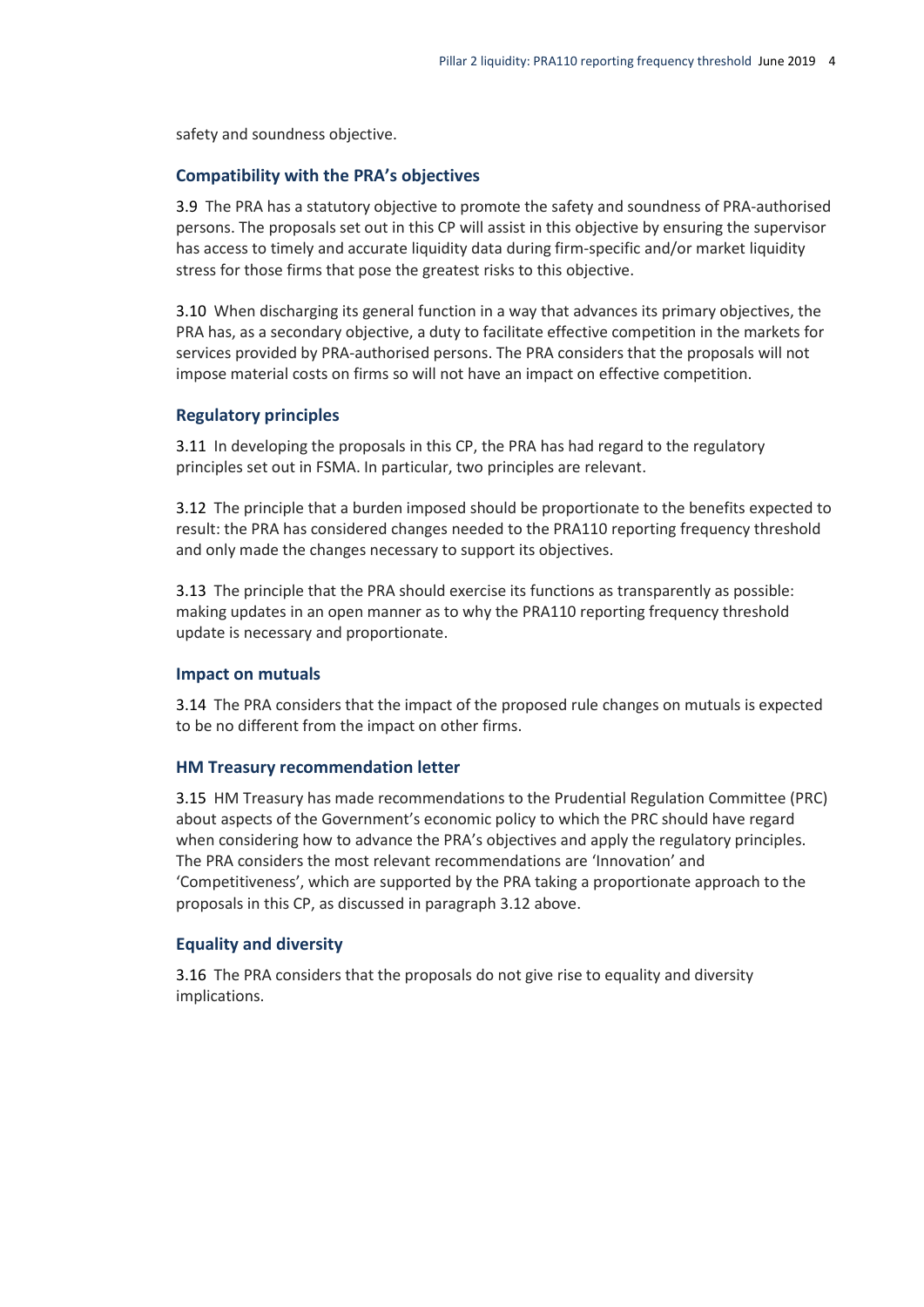# <span id="page-7-0"></span>**Appendices**

| 1            | Draft PRA RULEBOOK: CRR FIRMS: LIQUIDITY REGULATORY REPORTING<br><b>AMENDMENT INSTRUMENT</b>           |
|--------------|--------------------------------------------------------------------------------------------------------|
| $\mathbf{2}$ | Draft PRA RULEBOOK: CRR FIRMS: LIQUIDITY REGULATORY REPORTING<br><b>AMENDMENT INSTRUMENT (EU EXIT)</b> |
| 3            | Draft update to Supervisory Statement 24/15 'The PRA's approach to liquidity and<br>funding risk'      |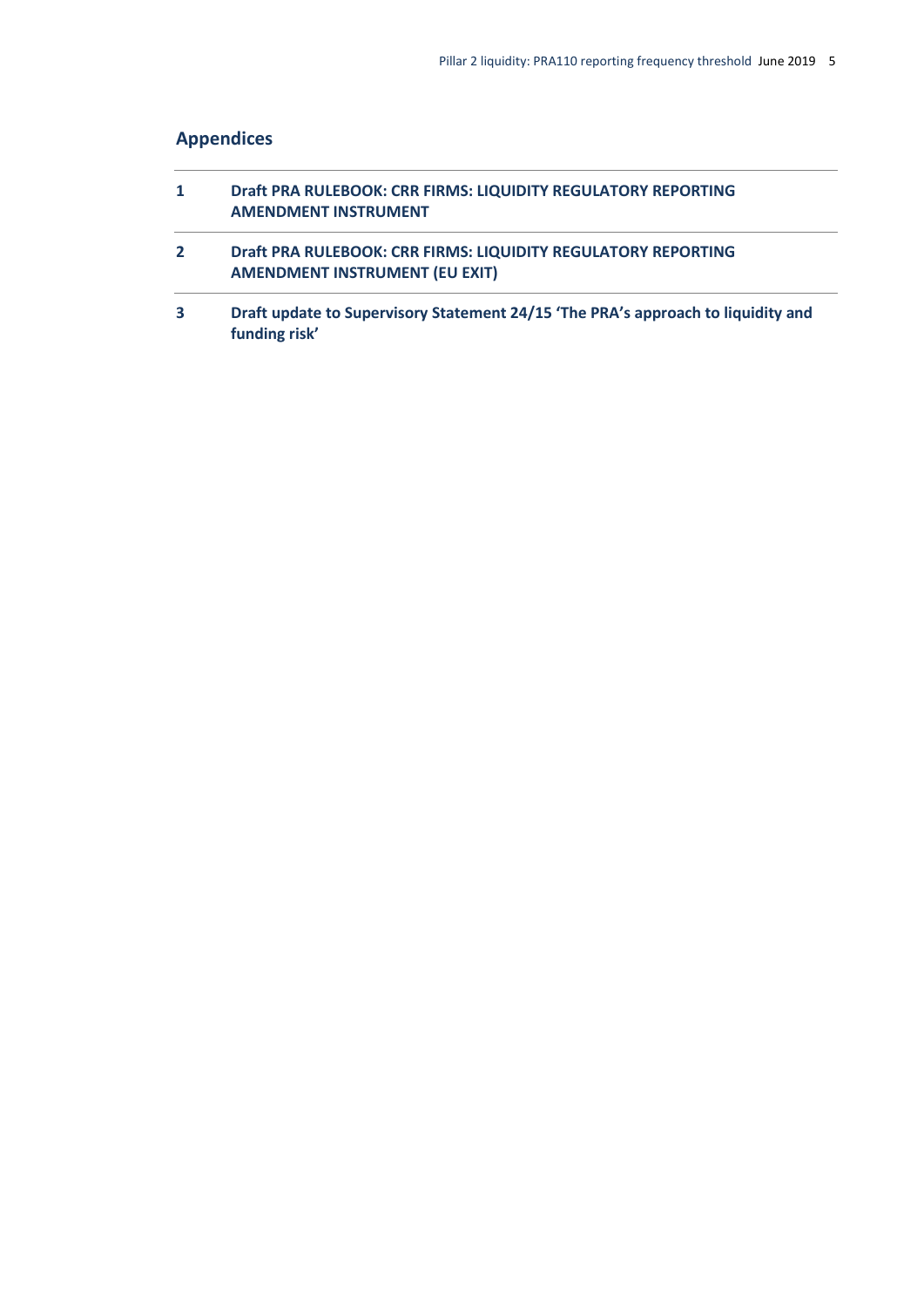## <span id="page-8-0"></span>**1 Draft PRA RULEBOOK: CRR FIRMS: LIQUIDITY REGULATORY REPORTING (AMENDMENT) (NO. 3) INSTRUMENT 2019**

#### **Powers exercised**

- A. The Prudential Regulation Authority (the "PRA") makes this instrument in the exercise of the following powers and related provisions in the Financial Services and Markets Act 2000 (the "Act"):
	- (1) section 137G (The PRA's general rules);
	- (2) section 137T (General supplementary powers); and
- B. The rule-making powers referred to above are specified for the purpose of section 138G(2) (Rule-making instruments) of the Act.

#### **Pre-conditions to making**

C. In accordance with section 138J (Consultation by the PRA) of the Act, the PRA consulted the Financial Conduct Authority. After consulting, the PRA published a draft of the proposed rules and had regard to representations made.

#### **PRA Rulebook: CRR Firms: Liquidity Regulatory Reporting (Amendment) (No.3) Instrument 2019**

D. The PRA makes the rules in the Annex.

#### **Commencement of this instrument**

E. The Annex comes into force on [DATE].

#### **Citation**

F. This instrument may be cited as PRA Rulebook: CRR Firms: Liquidity Regulatory Reporting (Amendment) (No. 3) Instrument 2019.

#### **By order of the Prudential Regulation Committee**

[DATE]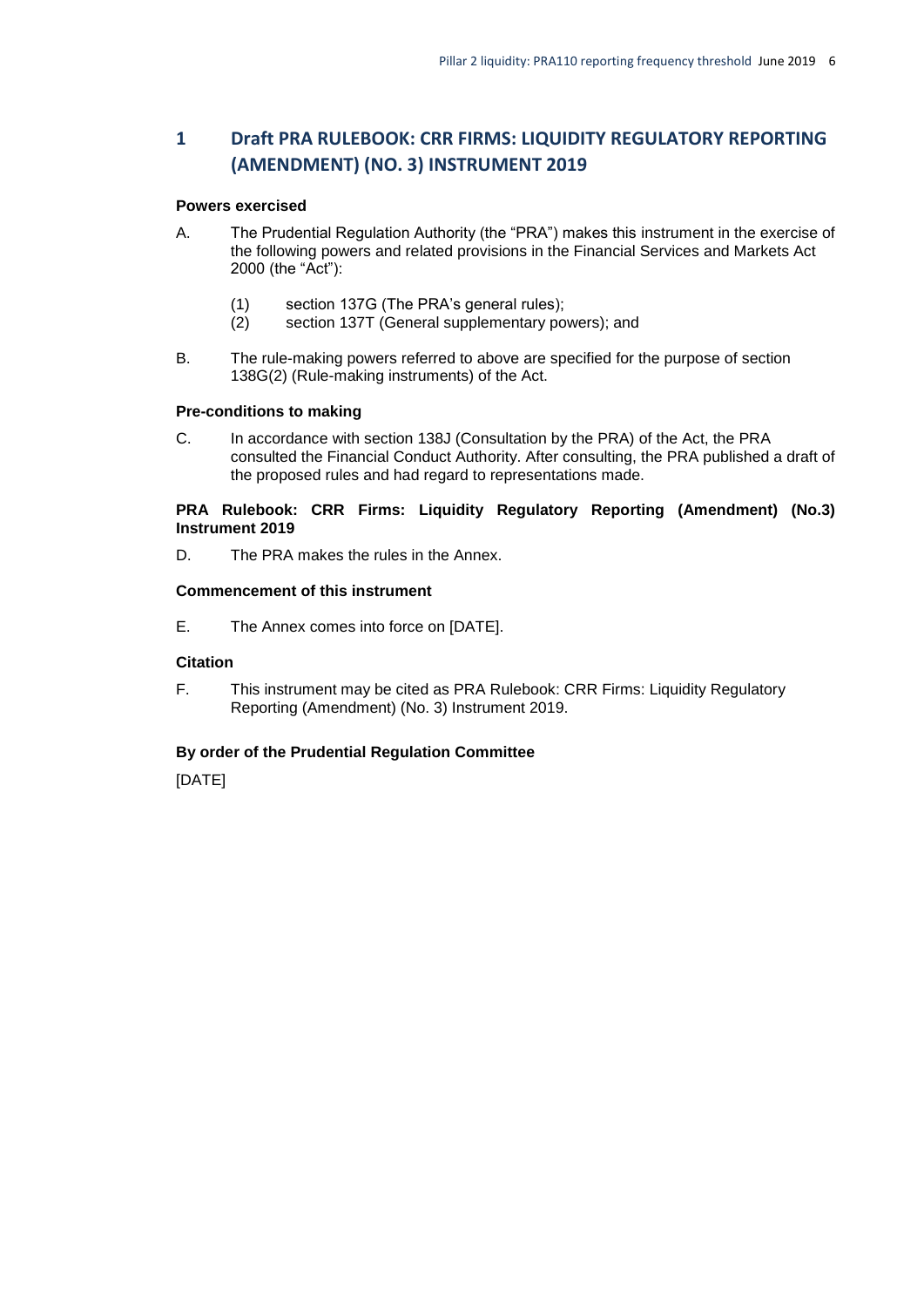#### **Annex**

#### **Amendments to the Regulatory Reporting Part**

In this Annex new text is underlined and deleted text is struck through.

#### **7 REGULATED ACTIVITY GROUP 1**

- …
- 7.2 The applicable reporting frequencies for submission of *data items* and periods referred to in 7.1 are set out in the table below according to *firm* type. Reporting frequencies are calculated from a *firm's accounting reference date*, unless indicated otherwise.

| RAG <sub>1</sub>           |                                                                                                                              |            |                                                                                                                                                                  |                                     |
|----------------------------|------------------------------------------------------------------------------------------------------------------------------|------------|------------------------------------------------------------------------------------------------------------------------------------------------------------------|-------------------------------------|
| <u>Data</u><br><u>item</u> | <b>UK banks and</b><br><b>building</b><br>societies (on an<br>unconsolidated or<br>individual<br>consolidated<br>basis $(9)$ | [deleted.] | UK banks and<br>building societies (on<br>a UK consolidation<br>group, domestic<br>liquidity sub-group or<br>sub-consolidation<br>group basis, as<br>applicable) | <b>Other</b><br>members<br>of RAG 1 |
| .                          |                                                                                                                              |            |                                                                                                                                                                  |                                     |
|                            |                                                                                                                              |            |                                                                                                                                                                  |                                     |
|                            |                                                                                                                              |            |                                                                                                                                                                  |                                     |
| .                          |                                                                                                                              |            |                                                                                                                                                                  |                                     |
| <b>PRA110</b>              | Daily, weekly or<br>monthly (2) (13) (14)                                                                                    |            | Daily, weekly or<br>monthly (2) (13) (14)                                                                                                                        | [deleted]                           |
| .                          |                                                                                                                              |            |                                                                                                                                                                  |                                     |

…

(13) (a) If the reporting frequency would otherwise be weekly, the item is to be reported on every *business day* if (and for as long as) there is a specific liquidity stress or market liquidity stress in relation to the *firm*, *branch* or group in question.

(b) If the reporting frequency would otherwise be monthly, the item is to be reported-weekly:

(i) every *business day* if the *firm* has *total assets*, calculated in accordance with Council Directive 86/635/EEC, equal to or greater than £5 billion on an individual basis or *UK consolidation group* basis; and

(ii) weekly if the *firm* has *total assets*, calculated in accordance with Council Directive 86/635/EEC, of less than £5billion on both an individual basis and *UK consolidation group* basis,

if (and for as long as) there is a specific liquidity stress or market liquidity stress in relation to the *firm*, *branch* or group in question.

…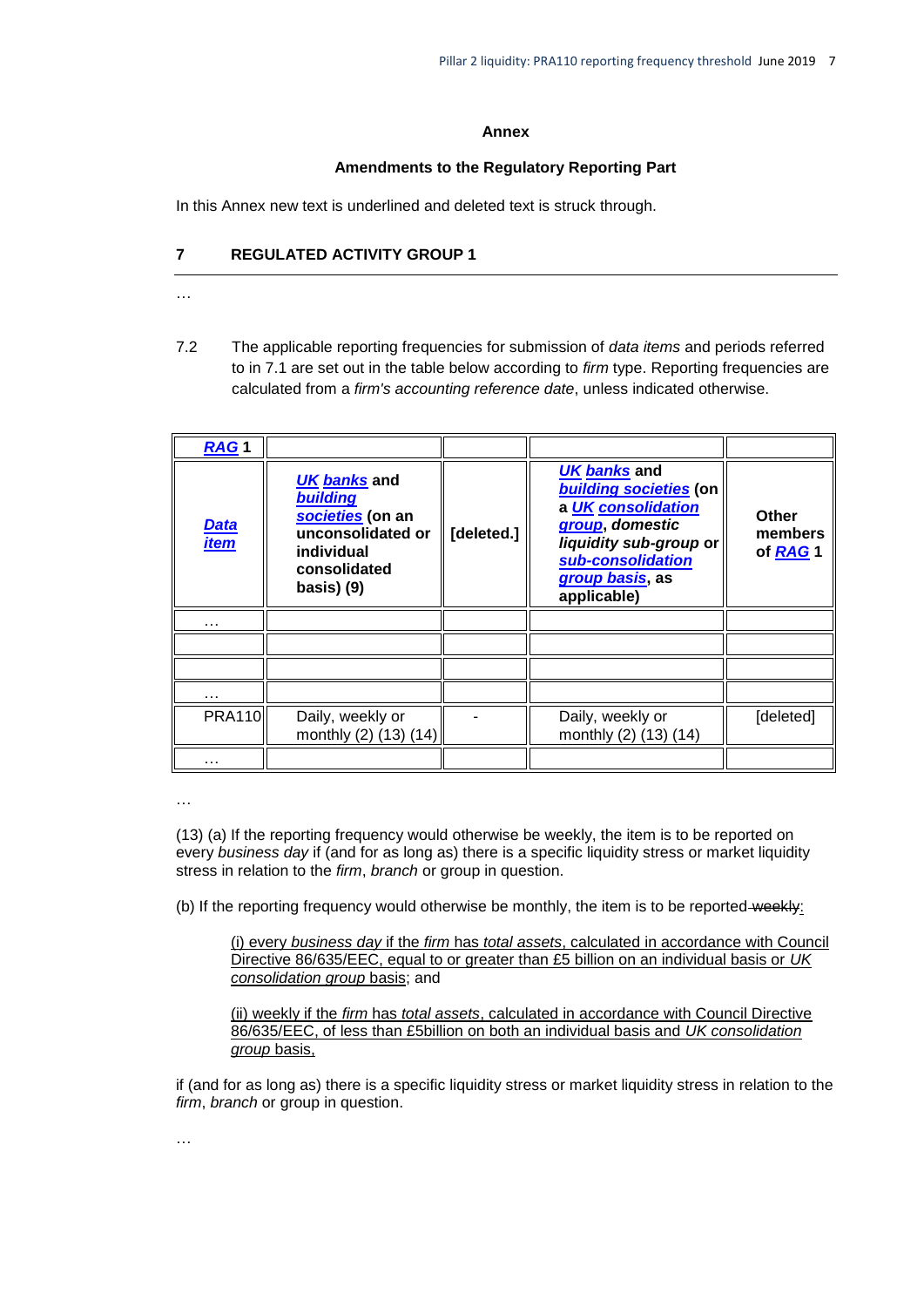#### **9 REGULATED ACTIVITY GROUP 3**

9.3

…

The applicable reporting frequencies for submission of *data items* and periods referred to in *9.2* are set out in the table below. Reporting frequencies are calculated from a *firm's accounting reference date*, unless indicated otherwise.

| RAG <sub>3</sub> |                                                   |
|------------------|---------------------------------------------------|
| Data item        | <b>Reporting frequency</b>                        |
| $\cdots$         |                                                   |
| . <b>.</b>       | .                                                 |
| PRA110           | $\vert$ Daily, weekly or monthly $(9)$ (10) (11)) |

…

10) (a) If the reporting frequency would otherwise be weekly, the item is to be reported on every *business day* if (and for as long as) there is a specific liquidity stress or market liquidity stress in relation to the *firm*, *branch* or group in question.

(b) If the reporting frequency would otherwise be monthly, the item is to be reported-weekly:

(i) every *business day* if the *firm* has *total assets*, calculated in accordance with Council Directive 86/635/EEC, equal to or greater than £5 billion on an individual basis or *UK consolidation group* basis; and

<span id="page-10-0"></span>(ii) weekly if the *firm* has *total assets*, calculated in accordance with Council Directive 86/635/EEC, of less than £5billion on both an individual basis and *UK consolidation group* basis,

if (and for as long as) there is a specific liquidity stress or market liquidity stress in relation to the *firm*, *branch* or group in question.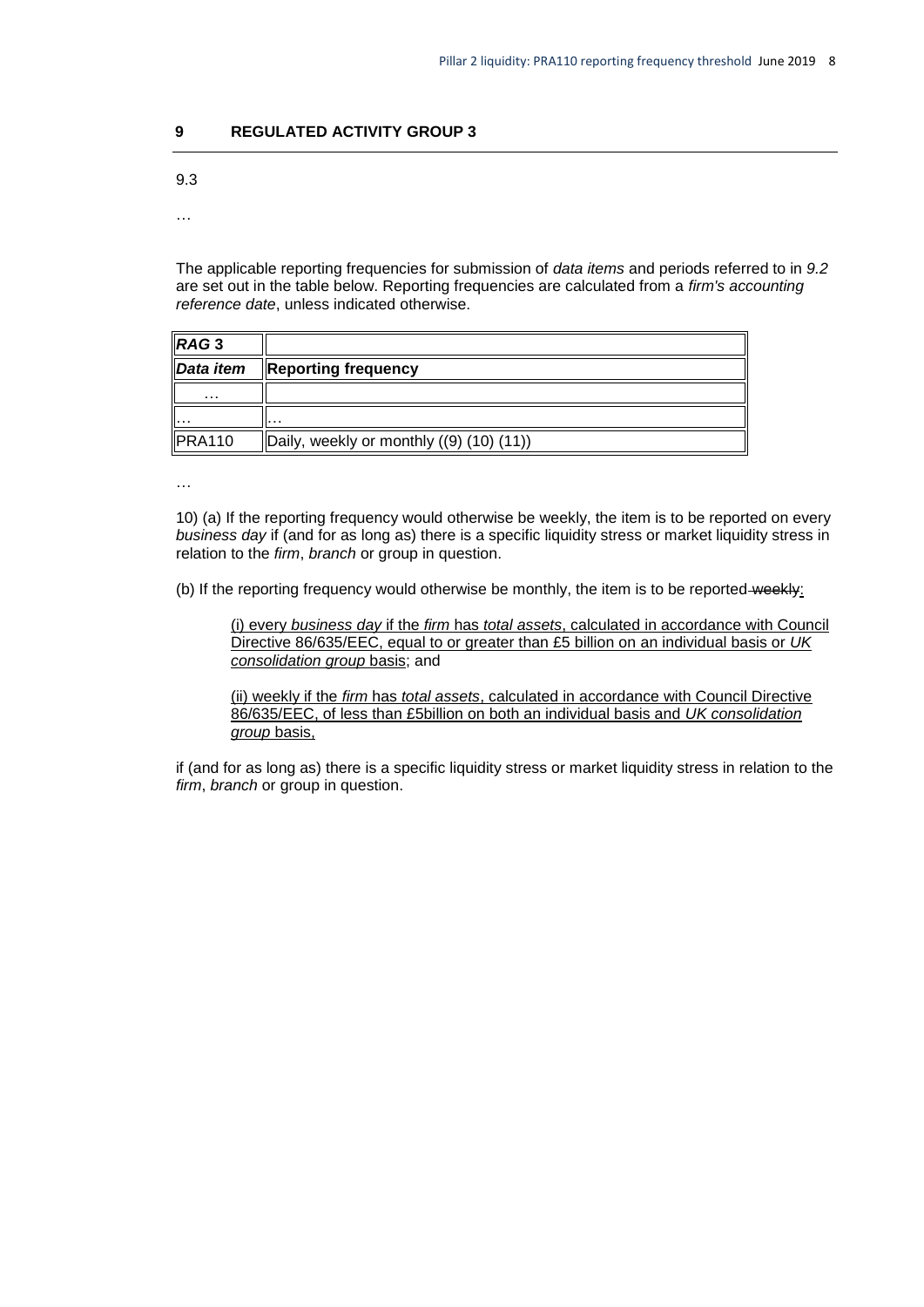## **2 Draft PRA RULEBOOK: CRR FIRMS: LIQUIDITY REGULATORY REPORTING (AMENDMENT) (NO. 3) (EU EXIT) INSTRUMENT 2019**

#### **Powers exercised (EU Exit)**

A. The Prudential Regulation Authority (the "PRA") being the appropriate regulator within the meaning of the Financial Regulators' Powers (Technical Standards etc.) (Amendment etc.) (EU Exit) Regulations 2018 ("the Regulations") having carried out consultations pursuant to regulation 5 of the Regulations and with the approval of the Treasury of the following instrument, makes the instrument in the exercise of the powers conferred by regulation 3 of the Regulations.

#### **Powers exercised (other)**

- B. The PRA makes this instrument also in the exercise of the following powers and related provisions in the Financial Services and Markets Act 2000 (the "Act"):
	- (1) section 137G (The PRA's general rules);
	- (2) section 137T (General supplementary powers); and
- C. The rule-making powers referred to above are specified for the purpose of section 138G(2) (Rule-making instruments) of the Act.

#### **Pre-conditions to making**

- D. In accordance with section 138J (Consultation by the PRA) of the Act, the PRA consulted the Financial Conduct Authority. After consulting, the PRA published a draft of the proposed rules and had regard to representations made.
- E. A draft of this instrument has been approved by the Treasury, having been satisfied that it makes appropriate provision to prevent, remedy or mitigate any failure of retained EU law to operate effectively, or any other deficiency in retained EU law, arising from the withdrawal of the United Kingdom from the European Union.

### **PRA Rulebook: CRR Firms: Liquidity Regulatory Reporting (Amendment) (No. 3) (EU Exit) Instrument 2019**

F. The PRA makes the rules in the Annex.

#### **Commencement of this instrument**

G. The Annex comes into force on [DATE].

#### **Citation**

H. This instrument may be cited as PRA Rulebook: CRR Firms: Liquidity Regulatory Reporting (Amendment) (No. 3) (EU Exit) Instrument 2019.

#### **By order of the Prudential Regulation Committee**

[DATE]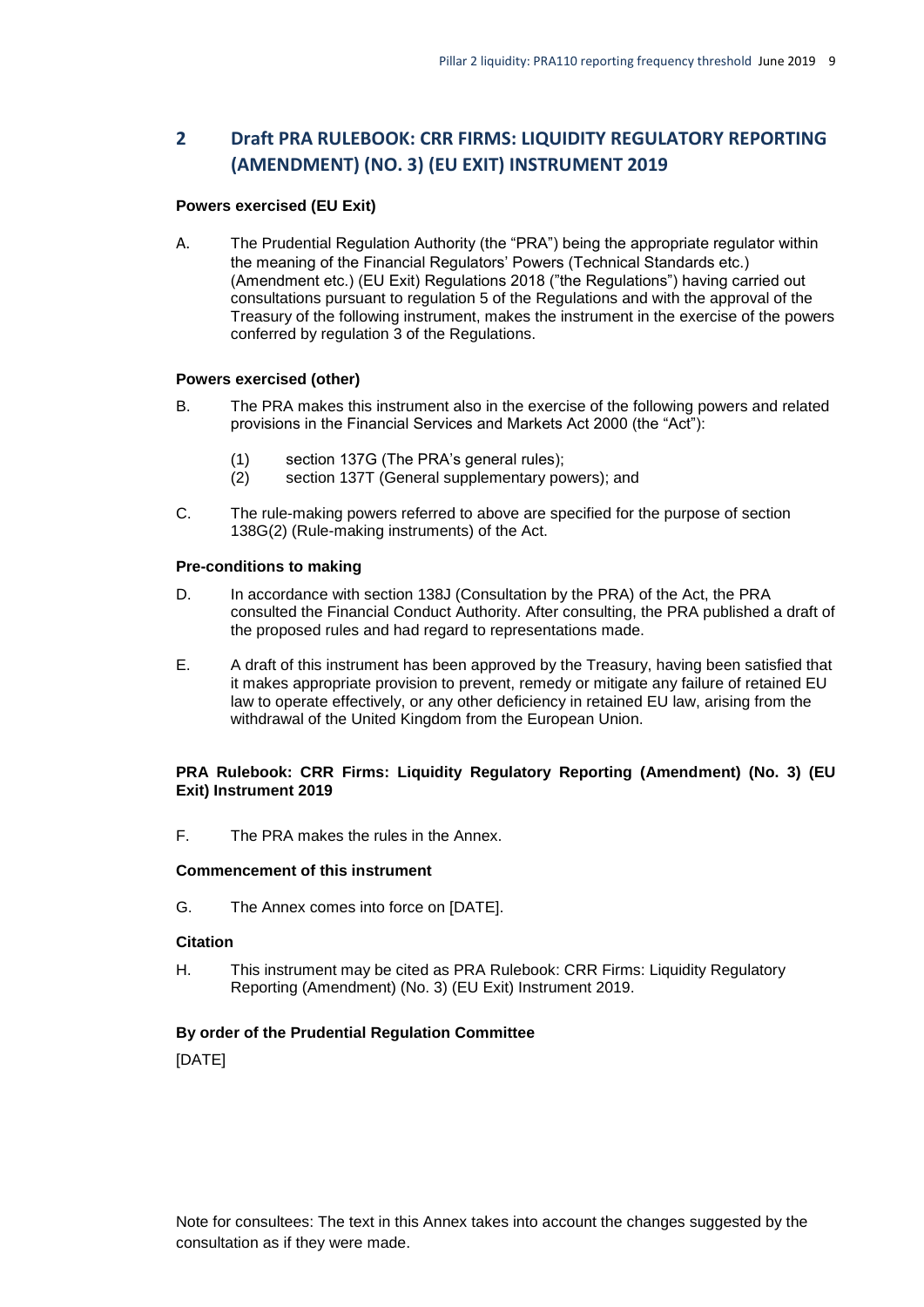#### **Annex**

#### **Amendments to the Regulatory Reporting Part**

In this Annex new text is underlined and deleted text is struck through.

### **7 REGULATED ACTIVITY GROUP 1**

- …
- 7.2 The applicable reporting frequencies for submission of *data items* and periods referred to in 7.1 are set out in the table below according to *firm* type. Reporting frequencies are calculated from a *firm's accounting reference date*, unless indicated otherwise.

| RAG <sub>1</sub> |                                                                                                                |            |                                                                                                                                                                  |                                    |
|------------------|----------------------------------------------------------------------------------------------------------------|------------|------------------------------------------------------------------------------------------------------------------------------------------------------------------|------------------------------------|
| Data<br>item     | UK banks and<br>building<br>societies (on an<br>unconsolidated or<br>individual<br>consolidated<br>basis $(9)$ | [deleted.] | UK banks and<br>building societies (on<br>a UK consolidation<br>group, domestic<br>liquidity sub-group or<br>sub-consolidation<br>group basis, as<br>applicable) | <b>Other</b><br>members<br>of RAG1 |
| .                |                                                                                                                |            |                                                                                                                                                                  |                                    |
|                  |                                                                                                                |            |                                                                                                                                                                  |                                    |
|                  |                                                                                                                |            |                                                                                                                                                                  |                                    |
| .                |                                                                                                                |            |                                                                                                                                                                  |                                    |
| <b>PRA110</b>    | Daily, weekly or<br>monthly (2) (13) (14)                                                                      |            | Daily, weekly or<br>monthly (2) (13) (14)                                                                                                                        | [deleted]                          |
|                  |                                                                                                                |            |                                                                                                                                                                  |                                    |

…

(13) (a) If the reporting frequency would otherwise be weekly, the item is to be reported on every *business day* if (and for as long as) there is a specific liquidity stress or market liquidity stress in relation to the *firm*, *branch* or group in question.

(b) If the reporting frequency would otherwise be monthly, the item is to be reported:

(i) every *business day* if the *firm* has *total assets*, calculated in accordance with provisions implementing Council Directive 86/635/EEC, equal to or greater than £5 billion on an individual basis or *UK consolidation group* basis; and

(ii) weekly if the *firm* has *total assets*, calculated in accordance with provisions implementing Council Directive86/635/EEC, of less than £5billion on both an individual basis and *UK consolidation group* basis,

if (and for as long as) there is a specific liquidity stress or market liquidity stress in relation to the *firm*, *branch* or group in question.

…

Note for consultees: The text in this Annex takes into account the changes suggested by the consultation as if they were made.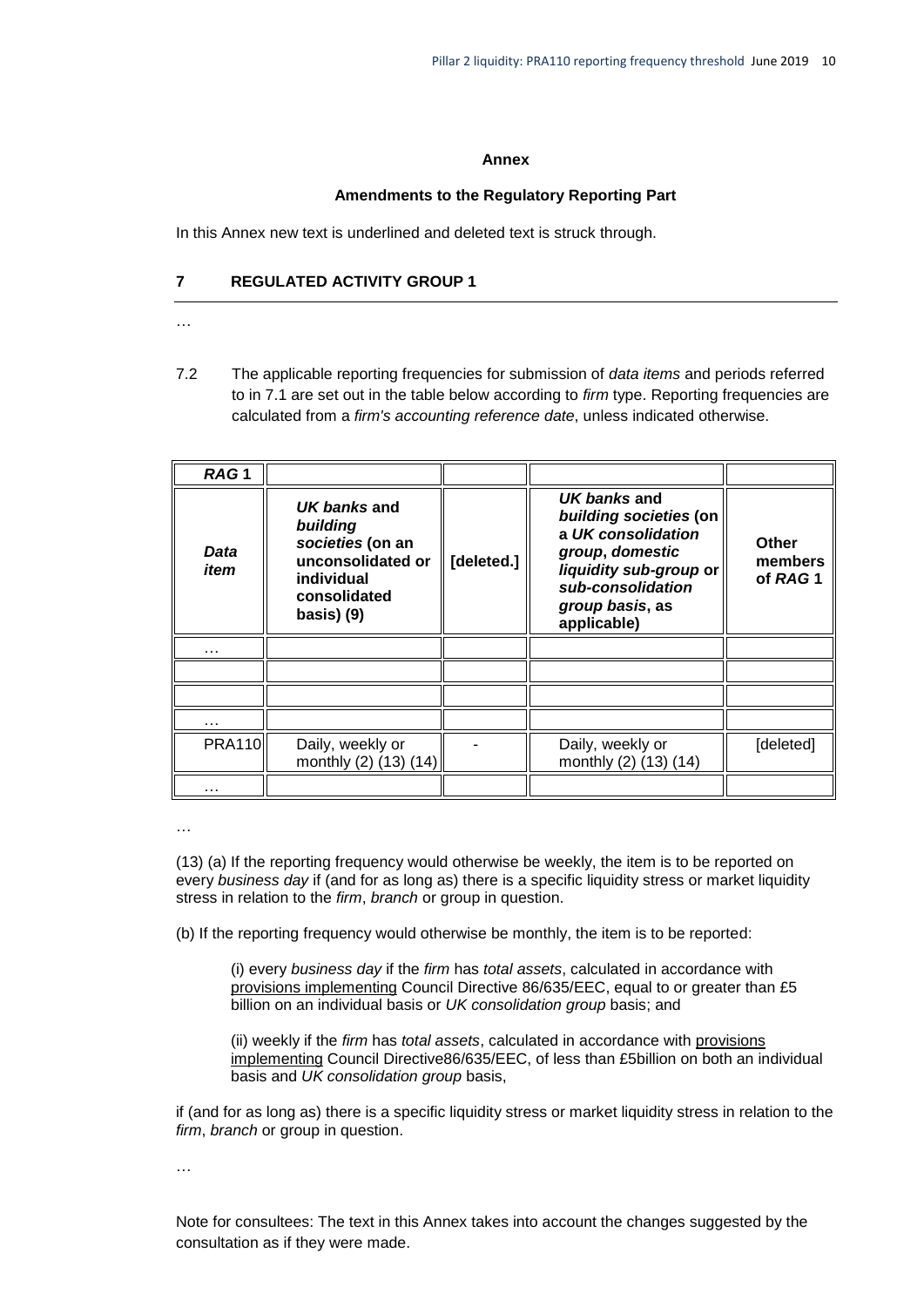#### **10 REGULATED ACTIVITY GROUP 3**

9.3

…

The applicable reporting frequencies for submission of *data items* and periods referred to in *9.2* are set out in the table below. Reporting frequencies are calculated from a *firm's accounting reference date*, unless indicated otherwise.

| RAG <sub>3</sub> |                                                   |
|------------------|---------------------------------------------------|
| Data item        | <b>Reporting frequency</b>                        |
| $\cdots$         |                                                   |
| ı.               | .                                                 |
| <b>PRA110</b>    | $\vert$ Daily, weekly or monthly $(9)$ (10) (11)) |

…

10) (a) If the reporting frequency would otherwise be weekly, the item is to be reported on every *business day* if (and for as long as) there is a specific liquidity stress or market liquidity stress in relation to the *firm*, *branch* or group in question.

(b) If the reporting frequency would otherwise be monthly, the item is to be reported:

(i) every *business day* if the *firm* has *total assets*, calculated in accordance with provisions implementing Council Directive 86/635/EEC, equal to or greater than £5 billion on an individual basis or *UK consolidation group* basis; and

(ii) weekly if the *firm* has *total assets*, calculated in accordance with provisions implementing Council Directive 86/635/EEC, of less than £5billion on both an individual basis and *UK consolidation group* basis,

<span id="page-13-0"></span>if (and for as long as) there is a specific liquidity stress or market liquidity stress in relation to the *firm*, *branch* or group in question.